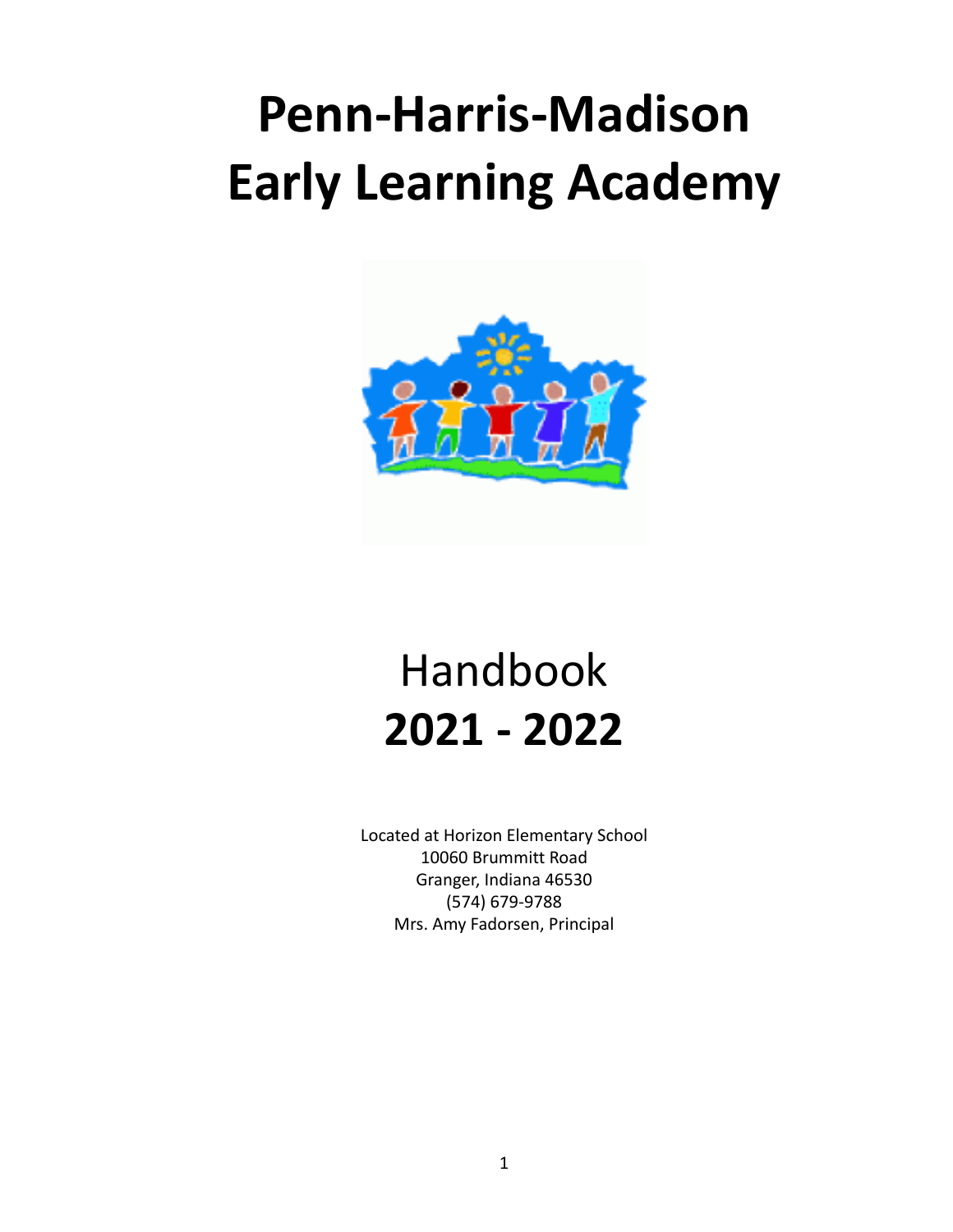### **Contents**

| Parent Handbook 2021 - 2022                            | 3                       |
|--------------------------------------------------------|-------------------------|
| <b>School Hours</b>                                    | $\overline{\mathbf{3}}$ |
| <b>Arrival Procedures</b>                              | 4                       |
| <b>Dismissal Procedures</b>                            | 4                       |
| <b>Attendance Policies</b>                             | 4                       |
| <b>Health &amp; Safety</b>                             | 5                       |
| <b>Dress Code</b>                                      | $\overline{7}$          |
| <b>Curriculum Overview</b>                             | 7                       |
| <b>Student Records</b>                                 | 7                       |
| <b>Tuition Payments &amp; Late Fees</b>                | 9                       |
| <b>Communication Folders</b>                           | 9                       |
| Lunch/Snack                                            | 9                       |
| <b>Rest and Relaxation</b>                             | 9                       |
| <b>Behavior Management</b>                             | 9                       |
| Non-Discrimination/Anti-Harassment                     | 10                      |
| <b>Parent Volunteers/Visitors</b>                      | 10                      |
| <b>Child Custody</b>                                   | 11                      |
| <b>Emergency Cards</b>                                 | 12                      |
| <b>Recess</b>                                          | 12                      |
| <b>Supplies</b>                                        | 12                      |
| <b>Toys</b>                                            | 12                      |
| <b>Birthdays</b>                                       | 12                      |
| <b>Acknowledgement of Receipt of Handbook</b>          | 13                      |
| <b>Consent to Publish Student Work and Photographs</b> | 14                      |

This handbook is supplementary to Board policy. Should a provision of this handbook contradict Board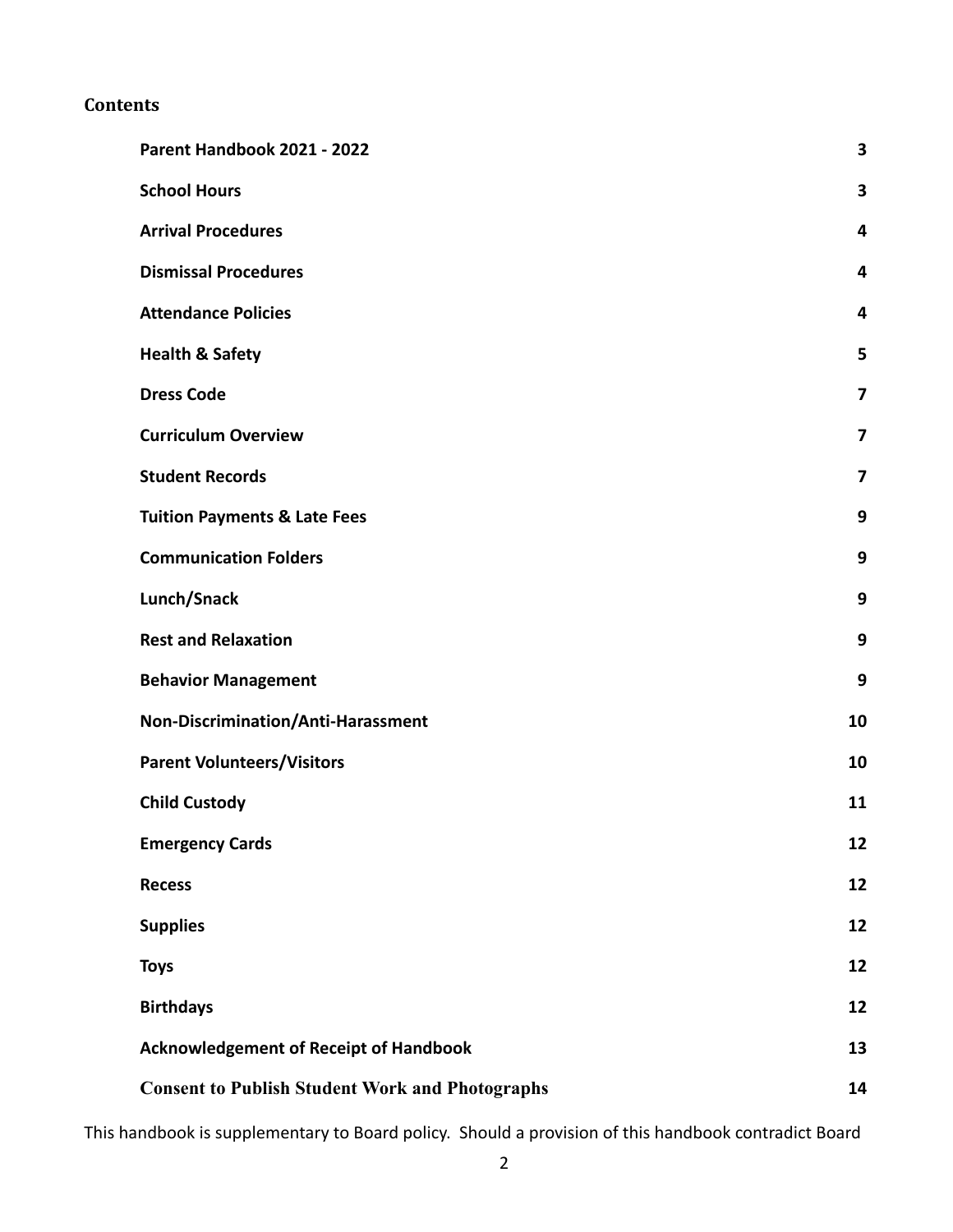policy, the Board policy will prevail. This handbook supersedes all prior handbooks and other written material on the same subjects. Board Approved Handbook: April 19, 2021

# **P-H-M Early Learning Academy Parent Handbook 2021 - 2022**

<span id="page-2-0"></span>We would like to welcome you and your child to our full-time, four-year-old preschool program located at Horizon Elementary School. We are very excited to work together to make this year one of substantial growth and memorable experiences for your child. We will have many opportunities throughout the year for exploration and learning. It is our hope that your child's year in preschool will be a fulfilling one!

As a parent, YOU are your child's greatest advocate and the expert on their talents, abilities, and needs. Open communication between families and the school is very important to us. You can contact the teacher by email, written notes, or telephone. Email is the preferred method of communication. However, if an emergency situation arises, you may call the school office between 7:00 a.m. and 3:30 p.m. daily to leave a message for your child's teacher. (Please understand that we cannot take phone calls during the school day while we are teaching.) We will do our very best to return email and voice messages before the next school day.

We will send a monthly newsletter home with your child to inform you of our classroom/school news and happenings, classroom needs, and updates to our schedules or routines throughout the year. We will also send various notes home to alert you of any special activities or events as needed. **PLEASE check your child's Communication Folder EVERY day for important papers.**

<span id="page-2-1"></span>We look forward to working with you and your child this year.

### **School Hours**

Our school day is 8:00 a.m. to 2:30 p.m. Monday through Friday. The teacher will greet them at the classroom door starting at 8:00 a.m. Please be sure that your child arrives on time and is ready to learn and explore! Dropping off your child closer to 8:00 a.m. means you will avoid some of the traffic congestion and foot traffic on the sidewalks as Horizon students arrive.

# **School Closings & Delay Procedures**

**Safety is our first concern when a conversation about closing or delaying school takes place.** The decision must take into consideration early morning conditions as well as projections for the rest of the day. A two-hour delay may be called when indications are that the weather conditions will improve later in the morning. The drop off location and procedure would remain the same. However, the drop off time would be two hours later than normal (10:00 a.m.). There is NO morning Kids Club when a two-hour delay is called; however, afternoon Kids Club will follow its normal schedule. When schools are closed, after-school and evening activities are also cancelled. Kids [Club](https://www.phmschools.org/kids-club) does not operate, morning or afternoon, on days when school has been cancelled.

If a decision is made to close school, Penn-Harris-Madison has again been approved by the Indiana Department of Education to use eLearning lessons on the day of a school closing. eLearning stands for *electronic learning* that can be accomplished by students working on a computer from home through the internet. The Early Learning Academy teacher will post eLearning lessons for the preschool students to complete at home in the event of a school closing. Students will have five (5) days to complete eLearning assignments. The teacher will provide you with more details and log-in information for this at a later date. If severe weather closes or delays school before the school day begins, our local radio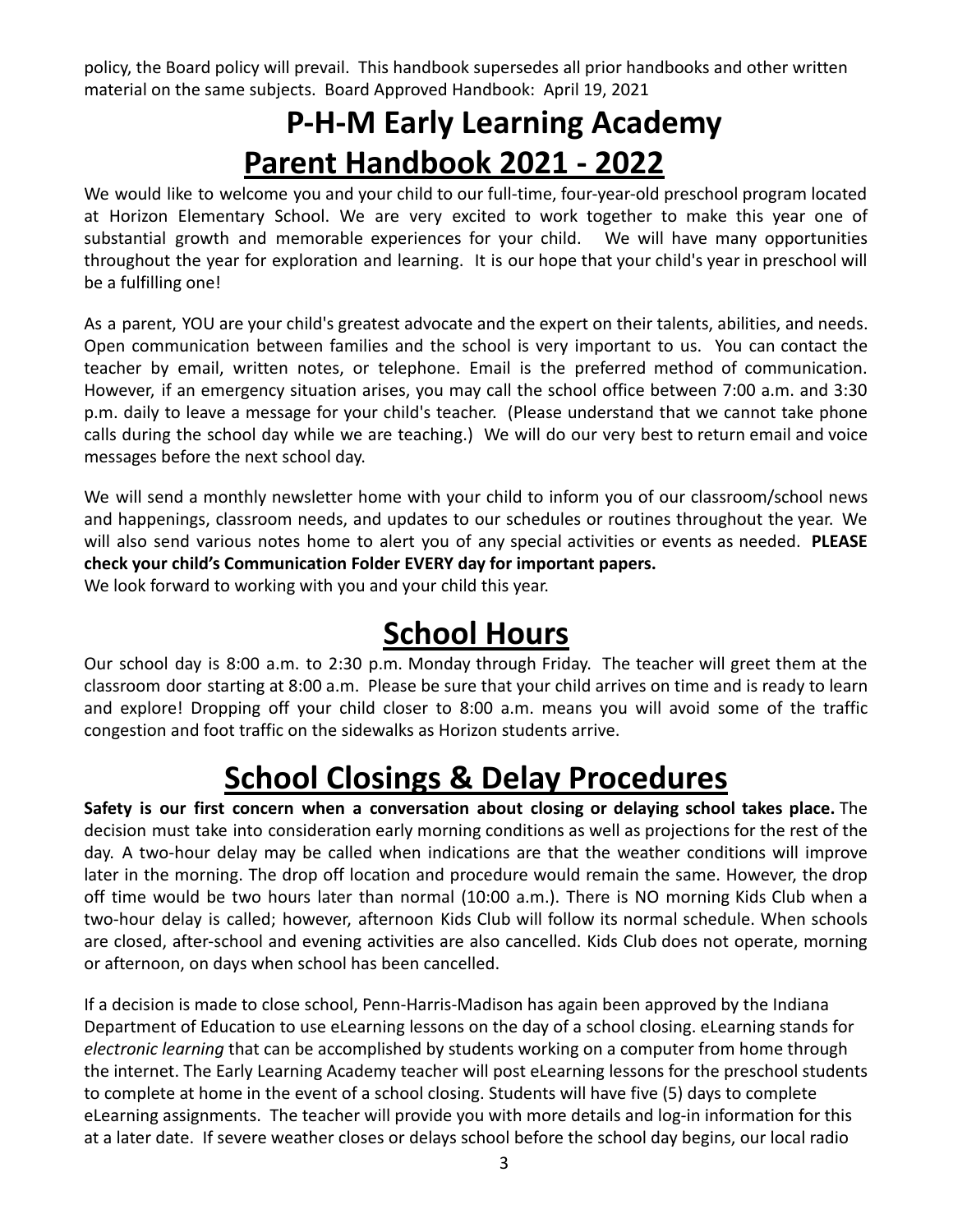and television stations announce that information. You may also check the PHM web site at <http://www.phmschools.org/>.

# **Arrival Procedures**

<span id="page-3-0"></span>Parents will drop off and pick up their preschool child(ren) using the main driveway at Horizon Elementary. Please do not enter the main driveway if there are school buses present. Children will be dropped off curbside and will enter the building through the classroom door, near Door E, located to the north (right) of the main entrance at Horizon. For the safety of all students, we ask that you and your student remain in your vehicle and continue to move forward until you reach the flagpole area at the main entry doors of the school. Most days, preschool staff members will be available to help your child out of the vehicle. If not, a sign will be posted to notify you that your child should exit the car and walk to Door E. Each morning, the teacher will either be at the door or outside to greet students. **Never drop your child off unless you see the teacher!** Also, students can NOT be dropped off before 8:00 AM at Door E. This is a safety issue, as there is no adult supervision prior to 8:00 and the teacher may be out of the classroom. Please do NOT send your preschooler in through door B with their older siblings. Parents should never park in the drop off line nor leave the car unattended to walk students to the door.

If you arrive late to drop off your child, please park your car in a parking spot and walk into the front office to sign your child in. Bus transportation is not available for preschool students this year.

# **Dismissal Procedures**

<span id="page-3-1"></span>Children will be dismissed at 2:30 p.m. each school day through Door E. Please do not enter the pick-up line if buses are in the front drive at Horizon. You can simply wait in the right turn lane on Brummitt Road. Have your student's car-rider number tag hanging from the rear-view mirror for easy visibility. **Please remain in your car**; a staff member will assist your child to the car and keep the traffic flow moving at a safe rate for the children. For the safety of all students, we will load every child in their car on the **PASSENGER** side. Please adjust your child's booster seat to accommodate this procedure. If you arrive late to pick up your child, please park your vehicle in a parking spot and walk to the office to pick up your child.

If you make ANY changes to your child's arrival or dismissal routine, we MUST receive a signed note *from the parent/guardian in advance.* We do not release students to anyone who is not listed as the child's emergency contact unless we have received a note from the parent/guardian specifying the change in pick up routine/schedule.

### **Attendance Policies**

<span id="page-3-2"></span>Attendance should be regular. It is important that you send your child **every day**, unless your child is sick. Regular attendance helps children establish a predictable routine, learn more, and form a positive attitude towards school. However, if your child is not well in the morning before school begins, please keep them at home. It keeps other students healthy, and it may save you a trip to school later to pick up a sick child!

**ABSENCE** – In the event that your child is ill, please follow these important steps:

- Call the school office in the morning to report your child's absence (574.679.9987). If we do not receive notification of an absence, our office staff will be contacting you.
- You must report your child's absence by 10:00 a.m. on the day your child misses school, or it will be recorded as an "unexcused" absence.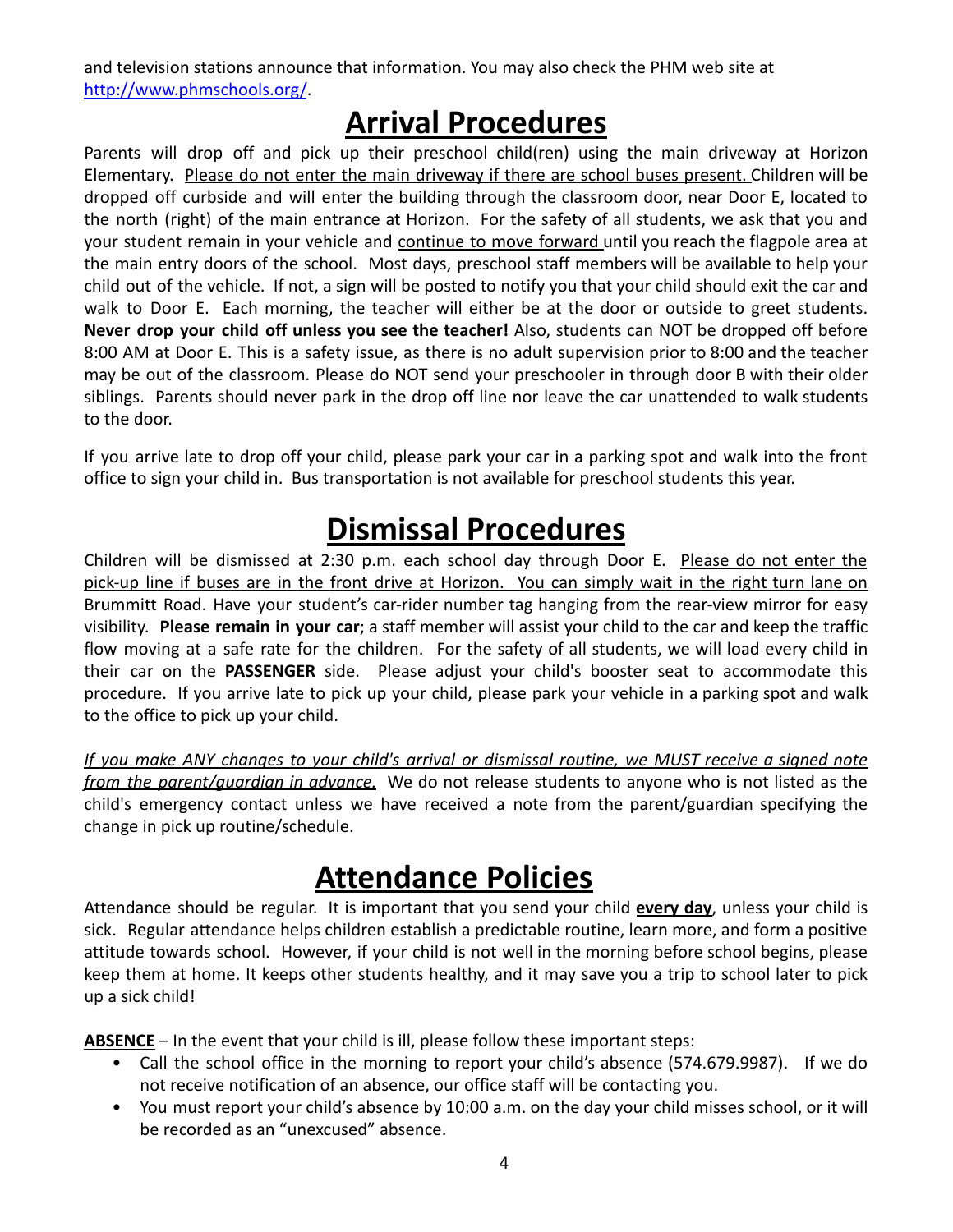• If you know in advance that your child will be absent, please let the school know as soon as possible. Thank you!

# **Health & Safety**

#### <span id="page-4-0"></span>**Immunization Requirements (I.C. 20-34-4-2)**

Each student should have the immunizations required by law or have a required waiver. **Students whose parents do not provide the required documentation within 20 school days of the opening day** of the school year (or from the student's first day of enrollment in the district) will not be allowed to **attend school.** This is for the safety of all students and in accordance with state law. Any questions about immunizations or waivers should be directed to the principal or the Health Office.

Minimum immunization requirements for entry into all Penn-Harris-Madison School Corporation schools in 2021 – 2022 are listed by the Indiana State Department of Health at https://chirp.in.gov. For your reference, the schedule of requirements is listed below:

|                                                                       |                                                             | 2021 - 2022 School Year |                                          |  |  |
|-----------------------------------------------------------------------|-------------------------------------------------------------|-------------------------|------------------------------------------|--|--|
| Indiana State Department of Health - School Immunization Requirements |                                                             |                         |                                          |  |  |
| 3 to 5 years old                                                      | 3 Hep B (Hepatitis B)                                       |                         | 4 DTaP (Diphtheria, Tetanus & Pertussis) |  |  |
|                                                                       | 3 Polio (Inactivated Polio) 1 MMR (Measles, Mumps, Rubella) |                         |                                          |  |  |
| 1 Varicella                                                           |                                                             |                         |                                          |  |  |
| Kindergarten $-5$                                                     | 3 Hep B                                                     | 2 Varicella             | 5 DTaP                                   |  |  |
|                                                                       | 2 Hep A (Hepatitis A) 4 Polio                               |                         | 2 MMR                                    |  |  |

#### **Medication Administration at School**

#### **Prescribed Medications**

In those circumstances where a student must take daily prescribed medication during the school day, the following guidelines are to be observed:

- A. Parents should, with their physician's counsel, determine whether the medication schedule could be adjusted to avoid administering medication during school hours.
- B. The Authorization to Administer Medication Form, available in the school Health Office or on the [PHM web page](https://www.phmschools.org/forms-administering-medications-school), must be filed with the respective building Health Office before the student will be allowed to begin taking any medication during school hours.
- C. All medications must be registered with the school Health Office.
- D. Medication that is brought to the Health Office will be properly secured. Medication must be brought to school in the original container directly by the parent, guardian or authorized adult. A two to four (2-4) week supply of medication is recommended.
- E. Any unused medication unclaimed by the parent will be destroyed by school personnel when a prescription is no longer to be administered or at the end of the school year.
- F. The parents shall have sole responsibility to instruct their child to take the medication at the scheduled time.
- G. A log for each prescribed medication shall be maintained which will note the personnel giving the medication, the date, and the time of day. This log will be maintained along with the physician's written request and the parent's written release.

### **Non-Prescribed (Over the Counter) Medications**

A Medication Permit form, signed by a parent or guardian, must be on file in the school Health Office. Use of non-prescription medicine must comply with school regulations and will only be given in accordance with the directions on the label. This includes Tylenol, Advil, cough syrup, cough drops, herbal supplements/treatments and any other over-the-counter medication. If a non-prescribed (over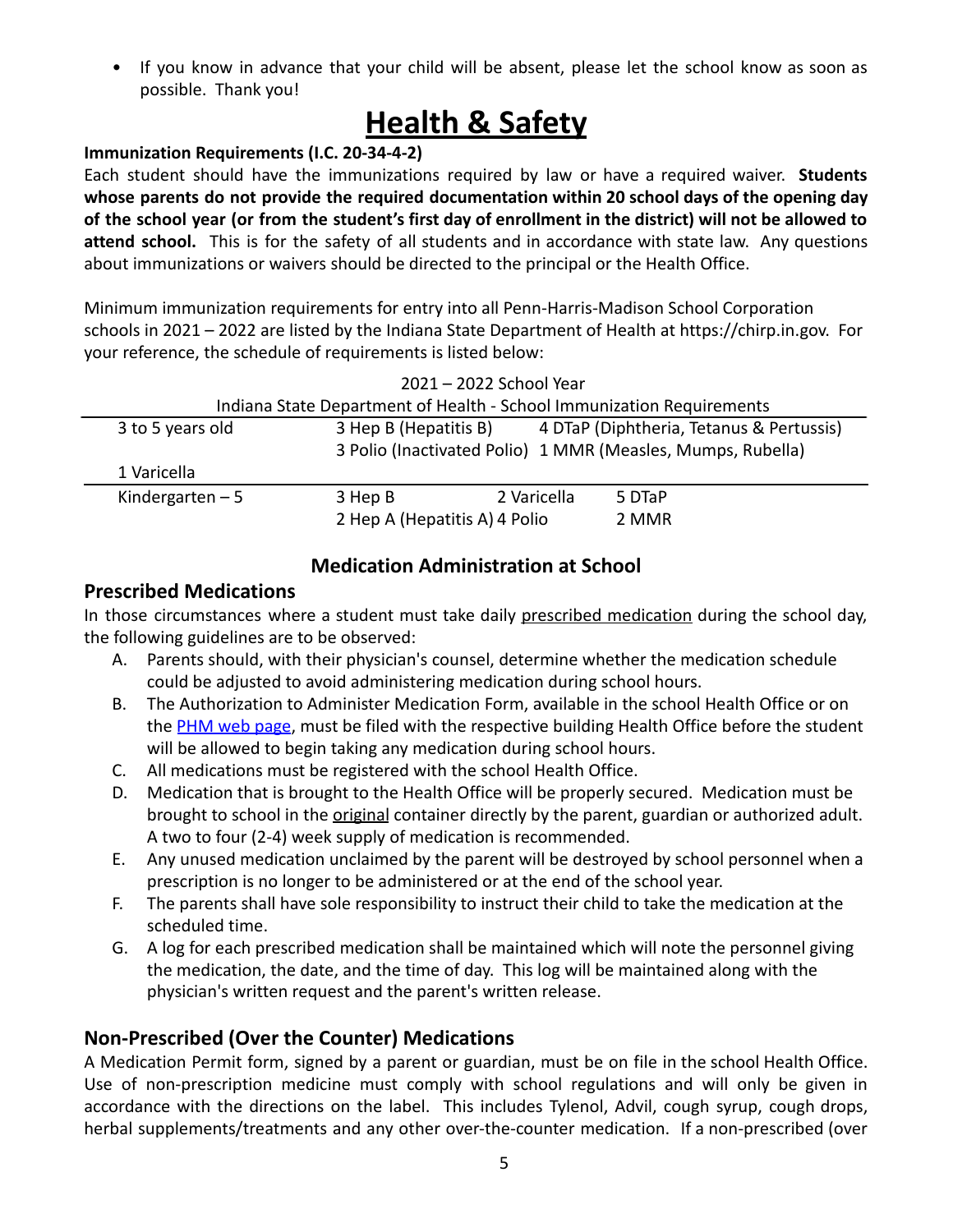the counter) medication needs to be administered on a routine bases, a physician order will be required. If you have questions call your school Health Office.

#### **Illness or Injury at School**

Students who become ill or suffer a slight injury during the school day will be referred to the Health Office Staff. In many cases (complaints of headache, stomach ache, etc.), the student simply needs to take a short rest (10 minutes) followed by a return to the classroom. The Health Office Staff can also distribute ice (for bumps or minor insect stings) and apply band-aids (on paper cuts, small scrapes or abrasions). The Health Office Staff **cannot distribute any medication unless the parent supplies it and proper forms have been filed with the staff.** In more serious cases the parent will be called to come and take the child home for further medical evaluation.

It is critical that the school can contact parents in an emergency situation. Please be sure to update information on your child's emergency card any time that information changes.

It is often hard to know when to keep your child home from school when they are not feeling well. Here are a few guidelines:

- Fever of 100 degrees or higher: home until the student has been fever free for 24 hours.
- COVID symptoms such as sore throat, cough or shortness of breath, new loss of taste or smell: follow current health department guidelines
- Vomiting: home until the student can keep food down and is free of symptoms for 24 hours.
- Diarrhea: home until the student is free of symptoms for 24 hours.
- Pink eye (conjunctivitis): home until the student has been on antibiotic eye medication for 24 hours.
- Strep Throat: home until the student is fever free and has been on antibiotic for 24 hours.
- Chickenpox: home for one week after the first pox appears or all pox are dry and crusted.
- Unexplained rash, blisters, or draining sores: children should be seen by their health care provider for a diagnosis.

If you are ever in doubt, please call your health care provider for their recommendations. You can also call the school Health Office Staff with questions regarding school policy about illness.

#### **Control of Illness and/or Communicable Diseases**

Because a school has a high concentration of people, it is necessary to take specific measures when the health or safety of the school community is at risk. The school's professional staff has the authority to remove or isolate a student who has been ill or has been exposed to a communicable disease.

Specific diseases include: diphtheria, scarlet fever, strep infections, whooping cough, mumps, measles, rubella, Varicella, COVID and other conditions indicated by the Local and State Health Departments.

Any removal will be only for the contagious period as recommended by State and local health departments.

#### **Head Lice**

Head lice are a common problem with school-aged children. It has nothing to do with cleanliness nor does it reflect poorly on you as a parent.

If live head lice or nits within one inch of the scalp are found in a child's hair, parents will be called to come and pick up their child and be provided with educational material. After treatment, the child will be allowed to return to school if no live lice are present or nits that are within one inch of the scalp. Please contact the school office if your child contracts lice. Feel free to contact our Health Office Staff for assistance in understanding and handling the treatment process. **Once your child is treated, a**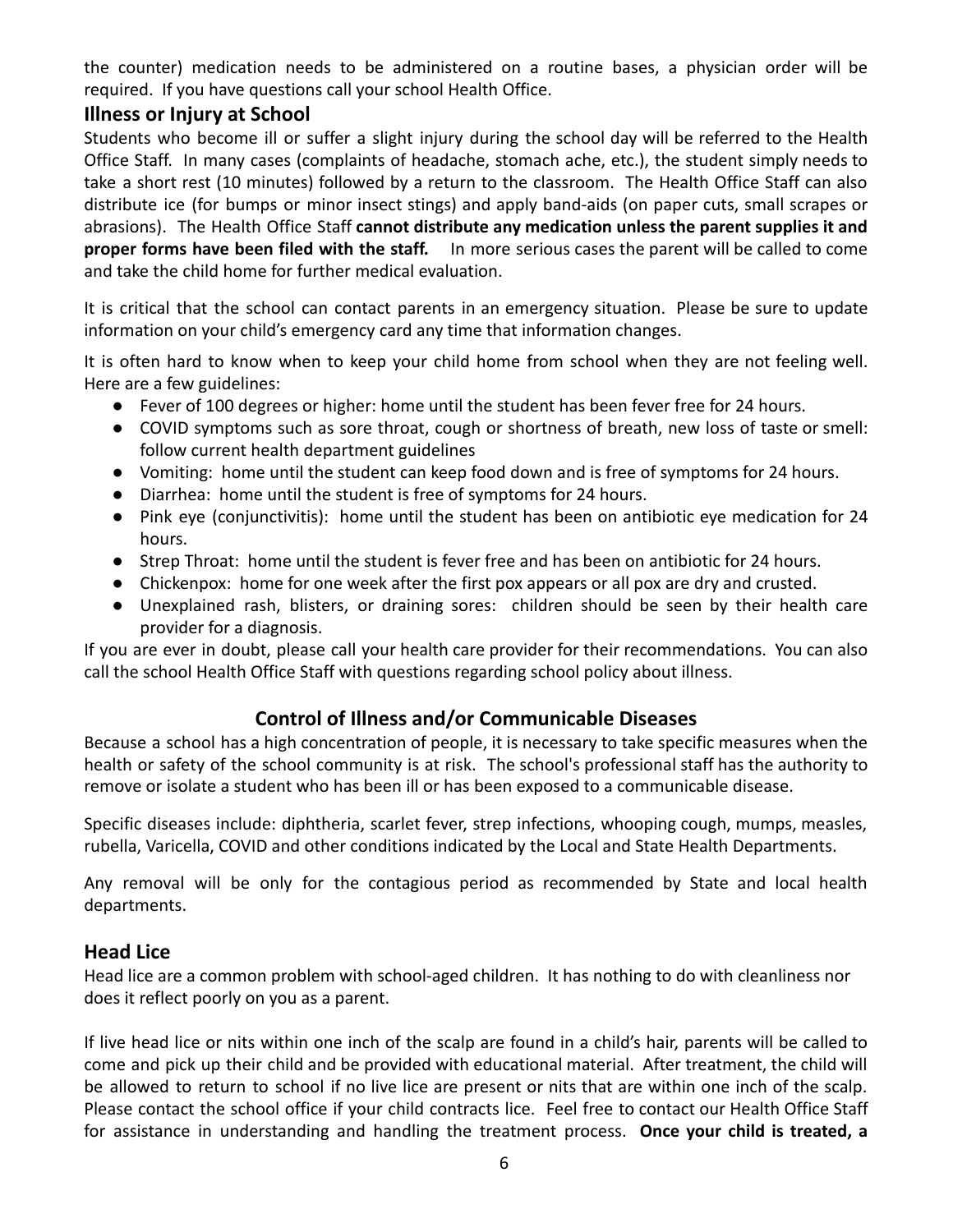parent or guardian must bring them to school to be checked in the Health Office before being sent to **class.**

# **Dress Code**

- <span id="page-6-0"></span>● *IMPORTANT:* **We ask that you PLEASE take the time to label clothing items such as: coats, sweaters, raincoats, boots, hats, mittens, shoes as well as backpacks and other items. Children often are not able to identify what belongs to them.** Please print your child's name clearly with a permanent marker.
- Please provide a Ziploc bag with a change of clothes, labeled with your child's name, to be left at preschool.
- Dress your child in comfortable, durable clothing. Students will often be engaged in activities that involve paint, glue, clay, etc. and large motor movement. They should wear clothes that allow them to turn, jump and play!
- Also remember to follow the P-H-M dress code *(no flip-flops, high heels, spaghetti strap tops, spandex, ripped clothing, clothing with inappropriate words or pictures, or any accessories that might be a distraction)*. Undergarments may not be showing at any time (even when bending over). The dress code will be strictly enforced, beginning the first day of school. All of this information can be found in the P-H-M Handbook which is available on the P-H-M Website at <http://www.phmschools.org/>.
- As the weather turns colder, please keep in mind that we will go outside for recess as long as the temperature and/or wind chill does not fall below 20 degrees. Dress your child for playing out in chilly weather and snow, including a hat, gloves or mittens, boots, and snow pants.

# **Curriculum Overview**

<span id="page-6-1"></span>This year in the Early Learning Academy, we will be learning many new skills including math, reading, science, social studies, writing, and social skills. The Early Learning Academy will be following the *Tools of the Mind* Curriculum, a program that builds strong foundations for school success. Content and lessons focus on social, emotional and cognitive learning with a daily emphasis on creativity, problem solving and make-believe play. We will be building routines in the classroom that will ensure kindergarten readiness. In addition to building foundational skills, our curriculum will challenge each student to achieve their highest potential. Ultimately your child will thrive in their Early Learning Academy classroom and for years to come!

### **Student Records**

<span id="page-6-2"></span>The teachers, counselors, Health Office, and administrative staff keep many student records. There are two (2) basic kinds of records -- directory information and confidential records.

Directory information can be given to any person or organization for nonprofit making purposes when requested, unless the parents of the student restrict the information, in writing, to the principal by October 1 of that school year.

The Board designates as student "directory information": a student's name; address; telephone number; date and place of birth; major field of study; participation in officially recognized activities and sports; height and weight, if a member of an athletic team; dates of attendance; date of graduation; awards received; listing on an honor roll; or scholarships; photographs; video tape; and other similar information and images.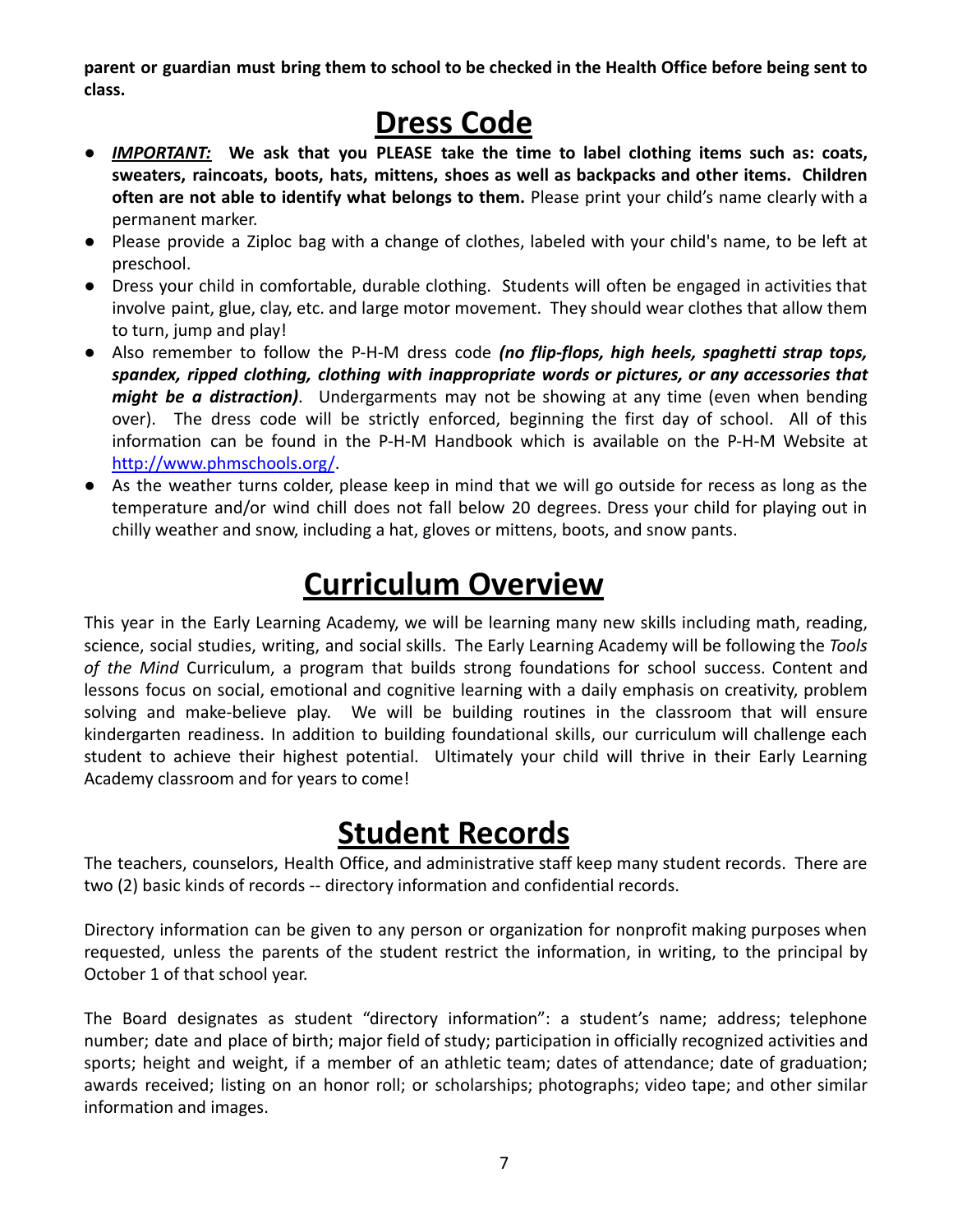Confidential records contain educational and behavioral information that has restricted access based on the Family Education Rights and Privacy Act (FERPA) and the Protection of Pupil Rights Act (PPRA). This information can only be released with the written consent of the parents, the adult student, or a surrogate. There are exceptions as provided in state and federal laws that may permit release without consent. For instance, confidential records may be disclosed to school officials with a legitimate educational interest in the records. A "school official" is a person employed by the Board as an administrator, supervisor, teacher/instructor (including substitutes), or support staff member (including health or medical staff and law enforcement unit personnel); a person serving on the Board; person or company with whom the Board has contracted to perform a special task (such as an attorney, auditor, or medical consultant); school psychology, a contractor, consultant, volunteer or other party to whom the Board has outsourced a service otherwise performed by Board employees (e.g. a therapist); or a parent or student serving on an official committee such as a disciplinary or grievance committee, or assisting another school official in performing their tasks (including volunteers).

Included in the confidential records may be test scores, psychological reports, behavioral data, disciplinary actions, and communications with the family and outside service providers. The school must have the parents' written consent to obtain records from an outside professional or agency. Confidential information that is in a student's record that originates from an outside professional or agency may be released to the parent through the originator and parents should keep copies of such records for their home file. Parents may also provide the school with copies of records made by non-school professional agencies or individuals.

Students and parents have the right to review all educational records generated by the school corporation, request amendment to these records, insert addendum to records, and obtain copies of such records. Copying costs may be charged to the requestor. If a review of records is wanted, please contact the school in writing, stating the records desired. The records will be collected and an appointment will be made with the appropriate persons present to answer any questions. Parents and eligible students who wish to ask the school to amend a record should write the school principal, clearly identify the part of the record they want changed, and specify why it should be changed. If the school decides not to amend the record as requested, the school will notify the parent or eligible student of the decision and of their right to a hearing regarding the request for amendment. Additional information regarding the hearing procedures will be provided to the parent or eligible student when notified of the right to a hearing.

The Family Policy Compliance Office in the U.S. Department of Education administers both FERPA and PPRA. Parents and/or eligible students who believe their rights have been violated may file a complaint with: **Family Policy Compliance Office** 

U.S. Department of Education 400 Maryland Avenue, SW 20202-4605 Washington, D.C. www.ed.gov/policy/gen/guid/fpco/index

*Informal inquiries may be sent to the Family Policy Compliance Office via the following email* **addresses:** FERPA@ED.Gov; and

[PPRA@ED.Gov](mailto:PPRA@ED.Gov).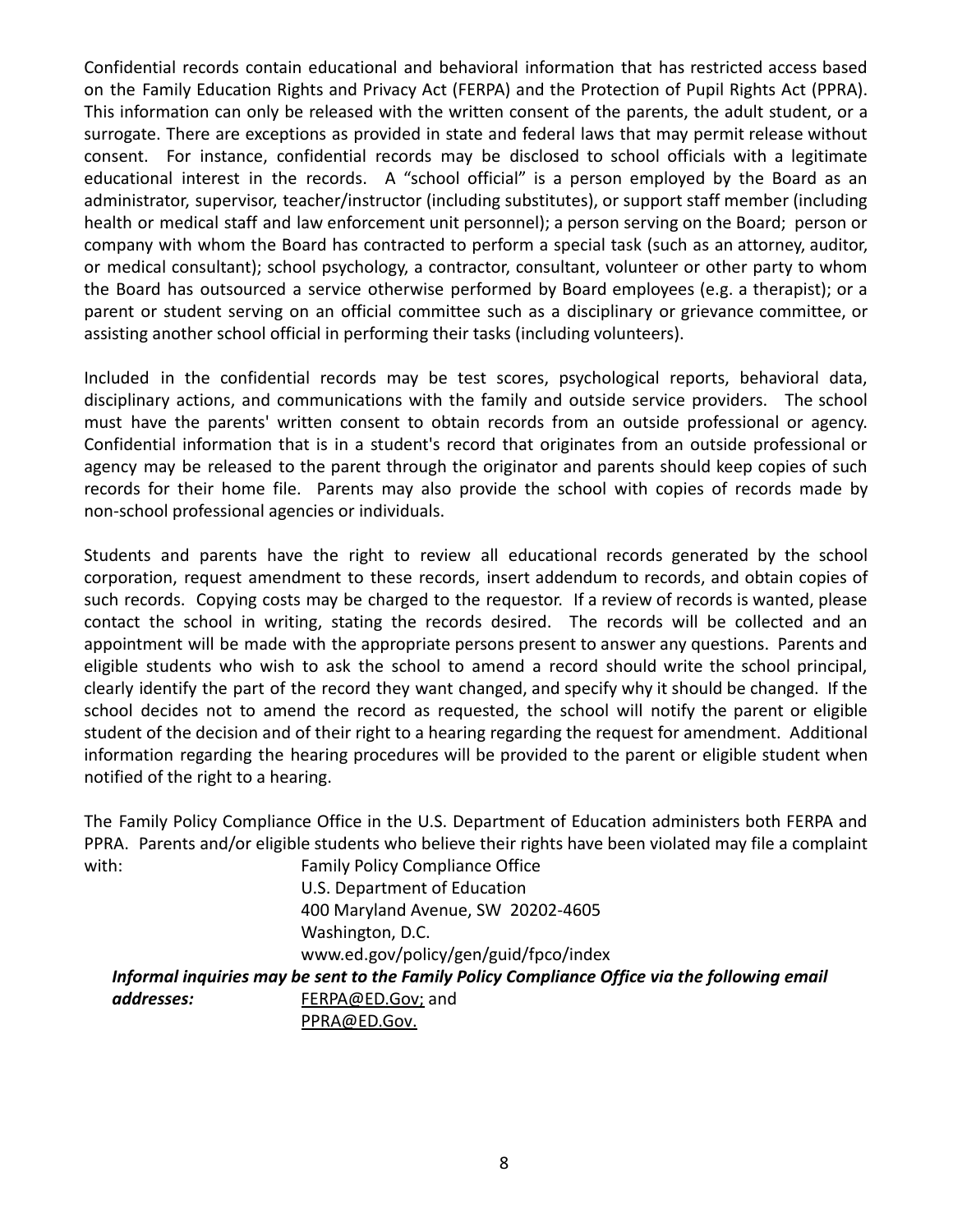# **Tuition Payments & Late Fees**

<span id="page-8-0"></span>Tuition fees are set by the Penn-Harris-Madison School Corporation. During any absence or extended absences, including sickness, holidays, vacation and eLearning days, fee payments continue for each child. Tuition payments are due the first day of each month for the predetermined monthly fee. If payment is not received by the fifth of the month, a \$25 late fee will be added to your account and will be automatically due with your next tuition payment. Do not send cash tuition payments with your child. Cash tuition payments must be given directly to the school office secretary by the parent/guardian. If withdrawing your child, we require a minimum of a two week notice. Failure to pay your child's tuition may result in suspension from the program.

# **Communication Folders**

<span id="page-8-1"></span>A blue communication folder will be used to send important papers home. The guardian is responsible to check their child's backpack and communication folder EVERY DAY. *This folder will go home and must come back to school EVERY DAY!* Please send any notes or papers to school in the communication folder as well. Once these folders are sent home you will notice one side pocket has a green dot and the other has a red dot. The green dot means this is something that needs to be taken home and then returned to school. The red dot means that this is something to stay at home.

Your child will also need a backpack labeled with their name to carry items to and from school. This needs to be a regular sized backpack so folders, books, and projects can easily be transported home. Please encourage your child to take responsibility for bringing their backpack to school each day. Many projects, reading books, and handouts will come home on a regular basis, and some may be rather large, so please make sure your child's backpack is big enough to carry these items.

# **Lunch/Snack**

<span id="page-8-2"></span>Your child will have the opportunity to eat both lunch and snack at The Early Learning Academy. Your child can enjoy a lunch from our cafeteria or bring a nutritious lunch from home. Please do not pack candy or pop.

**Lunch**

- Early Learning Academy lunch is from 10:10 a.m. 10:40 a.m. in the cafeteria. **Snack**
- Early Learning Academy snack time is at 1:00 p.m. in the classroom.

# **Rest and Relaxation**

<span id="page-8-3"></span>Each day students come into a calm room where they can take their towel/blanket brought from home, then find a place to lie on the carpet and listen to music or sleep for about 30 minutes. This is a time to stay quiet and rest before finishing the afternoon. We ask that you send in a towel/blanket from home, labeled with your child's name or initials. This will need to be one that can be kept at school and occasionally sent home to be washed.

# **Behavior Management**

<span id="page-8-4"></span>Early Learning Academy will be using a positive reinforcement behavior system in the classroom. Students will be encouraged to consciously make good choices, and will be reminded that they are in control of their behavior. This gives us great opportunities to talk about using words to problem solve with their peers.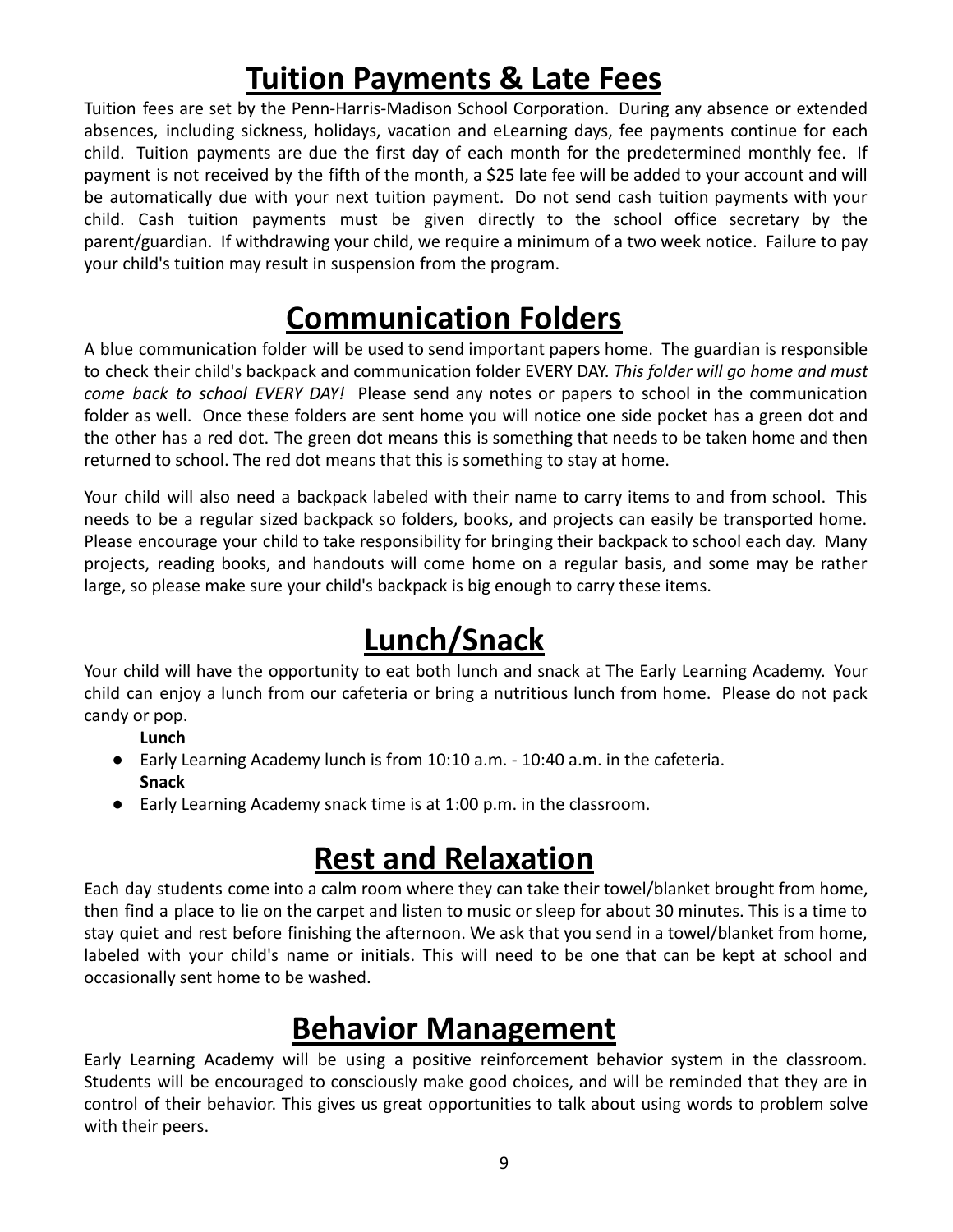We will use "Super Kid" punch cards for outstanding individual behaviors. When a student's card is filled up, they will get to pick something from the prize box! This is a good way to communicate with you as well. When you see a "Super Kid" card come home, use that as a time to encourage and celebrate good choices and positive behavior at school!

As a class we use a "stoplight" to sign into class by putting their clip on the green happy face. Their clip will remain green as long as they follow the classroom rules. If the student starts to need reminders, they will be given one verbal warning. If they continue after the warning, they will have to clip down to the yellow face. They will have the opportunity to move back to a green happy face if they change their behavior and follow the rules for the rest of the day. If the student continues to make the same choices after being given an opportunity to fix their behavior, they will have to clip down to the red sad face. If the student ends the day on red, a note will be sent home explaining the reason for the red sad face. If the behavior persists, we will call home to discuss the issue with you.

The Penn-Harris-Madison School Corporation maintains a safe and orderly environment. Students are expected to follow the Positive School-Wide Behavior Plan. The expectations and skills embedded in these plans are based upon the Life Long Guidelines and Life Skills. These expectations and skills are taught and reviewed at various times throughout the school experience. Expectations, guidelines and skills are posted in every building and teachers expect students to follow them on a daily basis. The Life Long Guidelines are: Truth, Trust, Active Listening, No put-downs, and Personal best. The Life Skills are: Integrity, Initiative, Flexibility, Perseverance, Organization, Sense of Humor, Effort, Common Sense, Problem-solving, Responsibility, Patience, Friendship, Curiosity, Cooperation and Caring.

# **Non-Discrimination/Anti-Harassment**

<span id="page-9-0"></span>It is the Penn-Harris-Madison School Corporation's policy to provide an equal educational opportunity for children regardless of race, color, creed, age, disability, religion, gender, ancestry, national origin, place of residence within P-H-M's boundaries, or social or economic background. In addition, it is our policy to maintain an environment that is conducive to learning and free from all forms of unlawful harassment.

The following person has been designated to handle inquiries regarding P-H-M's equal educational opportunity and anti-harassment policies:

Dr. Heather Short, Assistant Superintendent - 574-259-7941

<span id="page-9-1"></span>Additional information regarding P-H-M's Equal Educational Opportunity and Anti-Harassment Policies may be found in Board Policies 2260, 2260.01, and 5517.

# **Parent Volunteers/Visitors**

(Please see sign-up sheets)

Parent volunteers do much to enhance our program. Some ways of assisting might include:

- assisting individual children or small groups
- guiding an art project
- preparing materials
- making games at home or school
- assisting with Mystery Reader
- holiday celebrations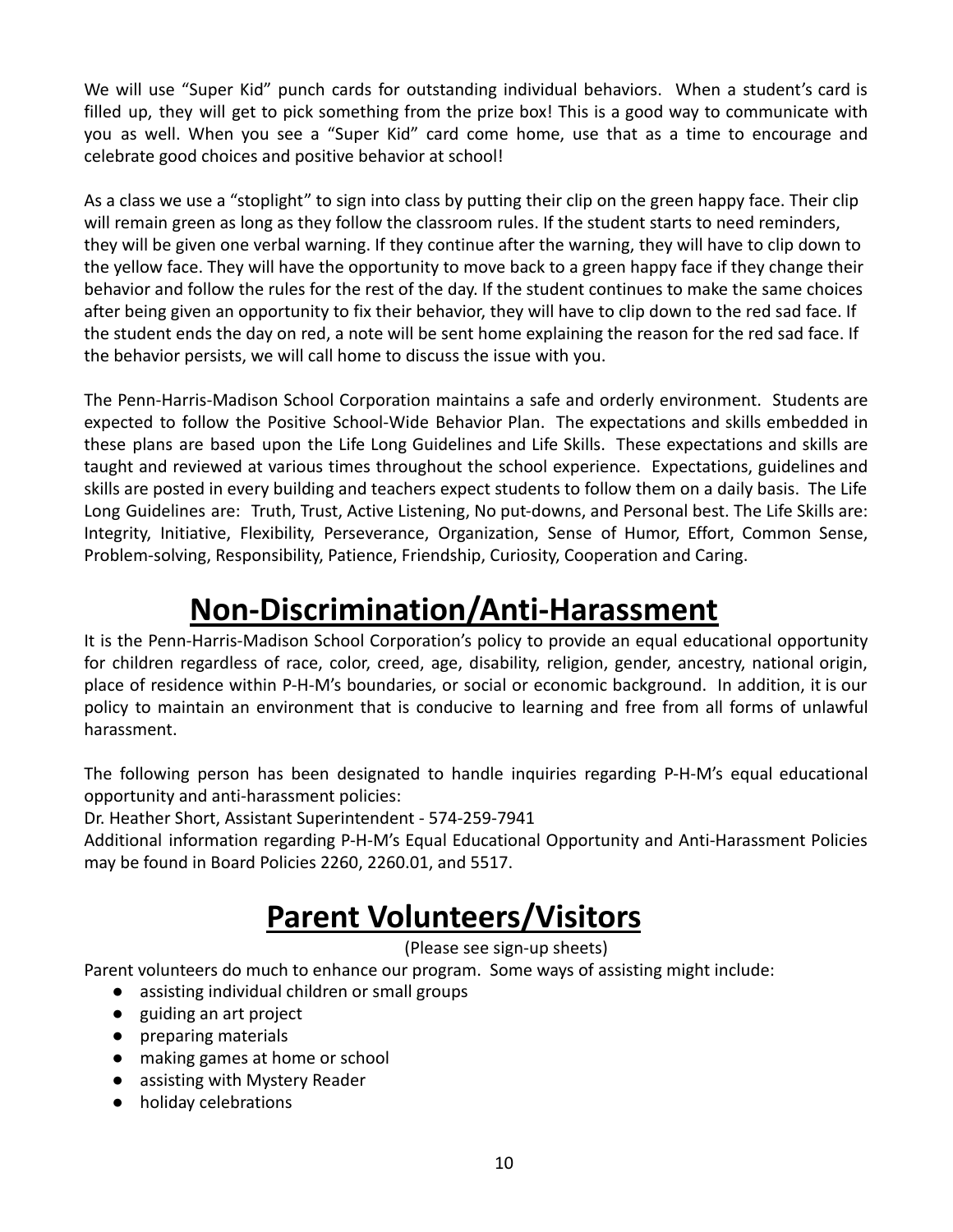If you are interested in helping please sign up on the appropriate sign-up sheet. **All volunteers will need to complete a required background check BEFORE volunteering.** This required background check can be done in the school office.

If you wish to visit our classroom, we ask that you contact your child's teacher to schedule a visit. Please call to schedule any visits at least 24 hours in advance. This will help us with planning.

Visitors may not enter the classroom until they have signed in at the front office and have received a visitor's badge. You will need to bring a **valid driver's license** to get a visitor's badge through our RAPTOR visitor monitoring system. This is a required component of our school safety plan. We also ask that all visitors wait at least one month (until October) before visiting our classroom so the children can adjust and become more comfortable in their new learning environment.

# **Child Custody**

<span id="page-10-0"></span>At the time of enrollment, parents are expected to provide the school with court papers, including custody orders, pertaining to the allocation of parental rights and responsibilities. The school will honor all current court orders pertaining to the allocation of these rights. To the extent that these rights are modified by the court at any point during the time a child is enrolled as a student with Penn-Harris-Madison School Corporation, it is the responsibility of the parents to submit to the school a copy of the most recent court order.

In general, the parent who has physical custody of the child has the right to make day-to-day educational decisions relating to the child. In general, parents who share joint legal custody are to share the responsibility for the major decisions concerning the child's upbringing, including the child's education.

Unless restricted by a court order, a non-custodial parent will be given access to all student records, progress reports, and disciplinary actions. The non-custodial parent is responsible for informing the principal or the school office in writing of their wish to receive copies of records related to the student's school activities or academic progress. Should a custodial parent wish to prohibit the distribution of information and records to the non-custodial parent, they must provide a certified copy of the court order restricting the non-custodial parent's access.

Absent a court order to the contrary, the non-custodial parent may attend any school activities that are open to the public, such as concerts, fairs, and athletic events. In addition, the non-custodial parent may participate in parent-teacher conferences, classroom visitations, and all other school activities, unless the custodial parent has communicated in writing their desire that the non-custodial parent not participate in these activities and has provided the school a copy of the current custody order.

The non-custodial parent may not visit with the student during the school day absent written permission from the custodial parent. Furthermore, the student may not be released to the non-custodial parent unless the custodial parent gives written permission. The school day may not be used for additional parenting time.

P-H-M Staff will follow Court Orders related to child custody matters. P-H-M Staff does not seek to become involved in litigation related to child custody matters.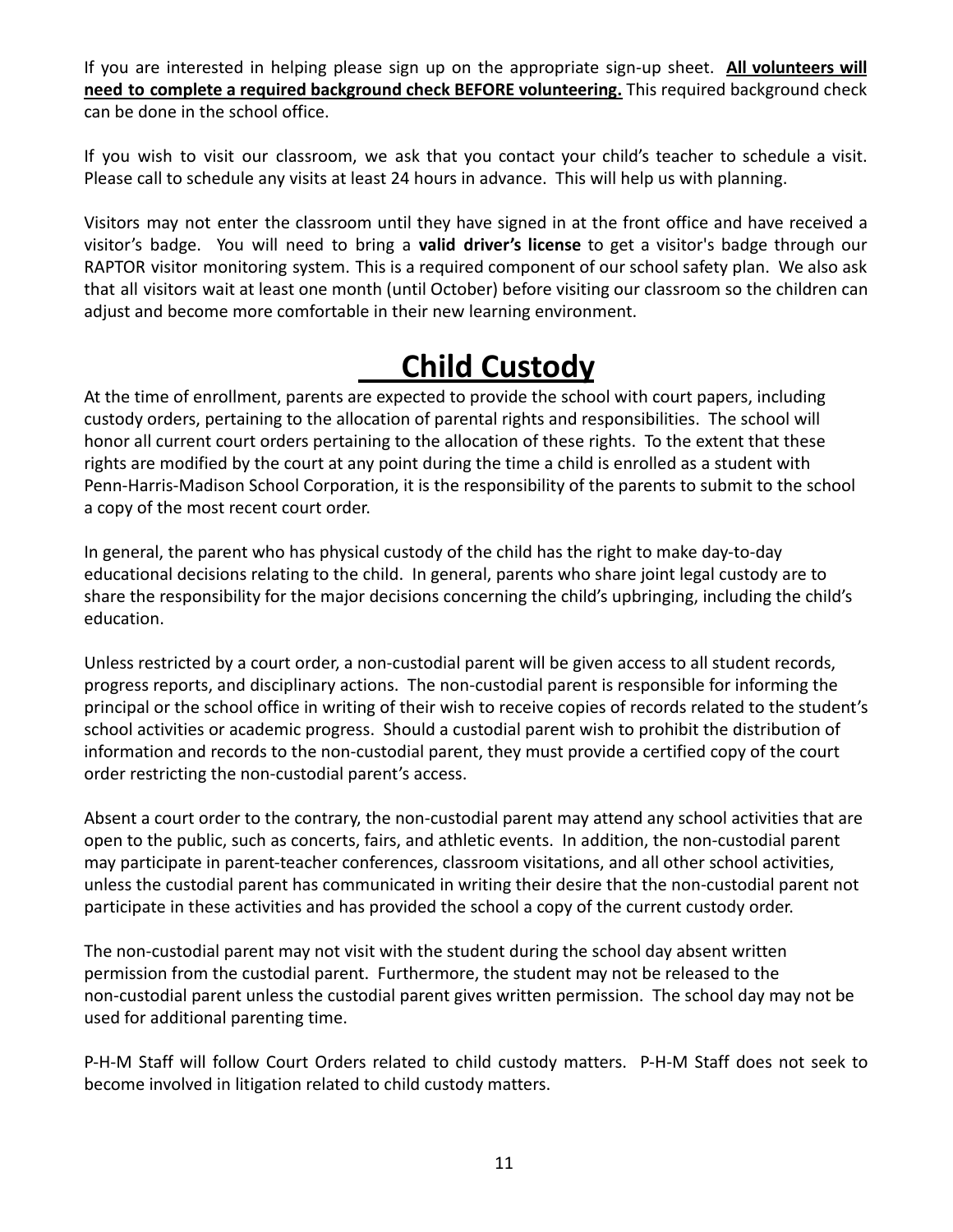## **Emergency Cards**

<span id="page-11-0"></span>Each child in our school is required to have complete and up-to-date emergency contact information on file in the office. It is essential that we are able to contact you (or a designated adult) if necessary during the school day. If there are any changes in your housing, employment, emergency phone number, email address, etc., please contact the office ASAP so we can update the information on your child's emergency card. THANK YOU!

### **Recess**

<span id="page-11-1"></span>Your child will have at least one recess period every day and will need clothing that is appropriate for the weather. Please make sure your child comes dressed to go outside each day. During the winter months, this would include the BIG 5: snow pants, winter coat, mittens/gloves, boots, and a hat. Please send these in a reusable bag. We will go outside for recess unless the wind-chill is below zero. **Please label ALL belongings with your child's name.**

### **Supplies**

<span id="page-11-2"></span>We are fortunate to have most of our supplies provided for us through our school budget. These items include paper, pencils, crayons, markers, scissors, glue, paint, etc. We do ask that you purchase a roomy, zipper-style backpack, 1 container of disinfectant wipes, and 2 large boxes of Kleenex to donate to the classroom. Thank you!

### **Toys**

<span id="page-11-3"></span>Please do not allow your child to bring toys, cell phones, gaming devices, etc., to school. They could possibly be lost, stolen or broken, which causes an unhappy experience at school. In addition, these items are distracting to students, and we'd like to avoid distractions whenever possible.

### **Birthdays**

<span id="page-11-4"></span>Birthdays are a fun time to celebrate each special student! At The Early Learning Academy we will do this during snack time on the day, or during the week, of the student's birthday. July birthdays will be celebrated in August and June birthdays in May. The child will wear a crown for the day; we will sing, play a game, and they will be the line leader that day. We do not encourage food for celebrating; however, you could send in a pencil, eraser, or something small for each classmate. We suggest your child pick out a book to donate to the Early Learning Academy classroom library to commemorate their special day. They can write their name in it, and the teacher will then read that story to the class!

#### **IF YOU HAVE ANY QUESTIONS ABOUT THE EARLY LEARNING ACADEMY, PLEASE CONTACT US! YOUR PARTNERSHIP IS IMPORTANT AND VALUED!**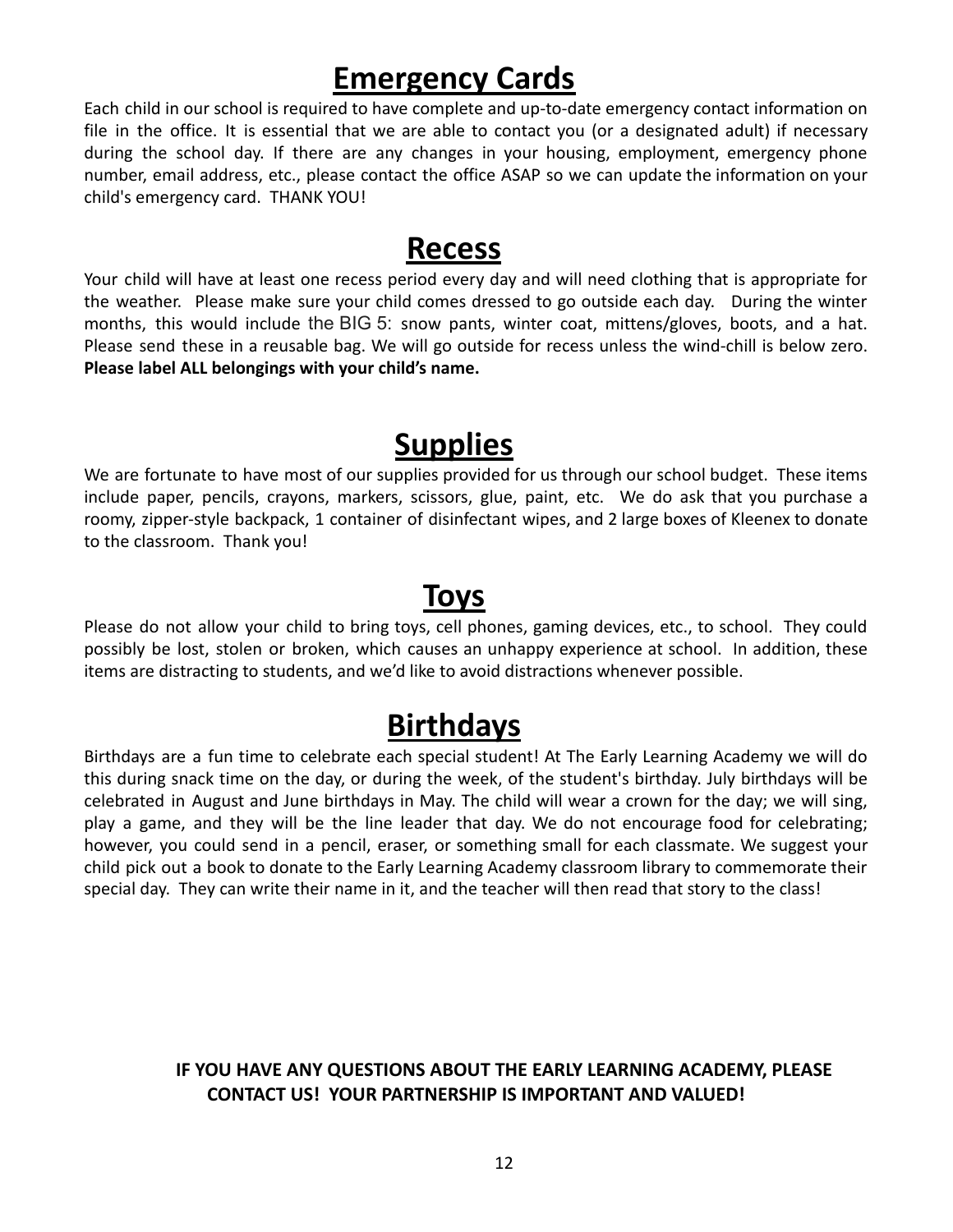# <span id="page-12-0"></span>**Acknowledgement of Receipt of Handbook**

**Penn-Harris-Madison School Corporation Early Learning Academy**

**This is to certify that I have received and read the Penn-Harris-Madison Early Learning Academy Parent Handbook and agreed to abide by it while my child is enrolled in the Early Learning academy.**

\_\_\_\_\_\_\_\_\_\_\_\_\_\_\_\_\_\_\_\_\_\_\_\_\_\_\_\_\_\_\_\_\_\_\_\_\_\_\_\_\_\_\_\_\_\_\_\_\_\_\_\_\_\_\_\_\_\_\_\_\_\_\_\_\_\_\_\_\_\_\_\_

\_\_\_\_\_\_\_\_\_\_\_\_\_\_\_\_\_\_\_\_\_\_\_\_\_\_\_\_\_\_\_\_\_\_\_\_\_\_\_\_\_\_\_\_\_\_\_\_\_\_\_\_\_\_\_\_\_\_\_\_\_\_\_\_\_\_\_\_\_\_\_\_

**Parent Signature**

**Parent Name Printed Date**